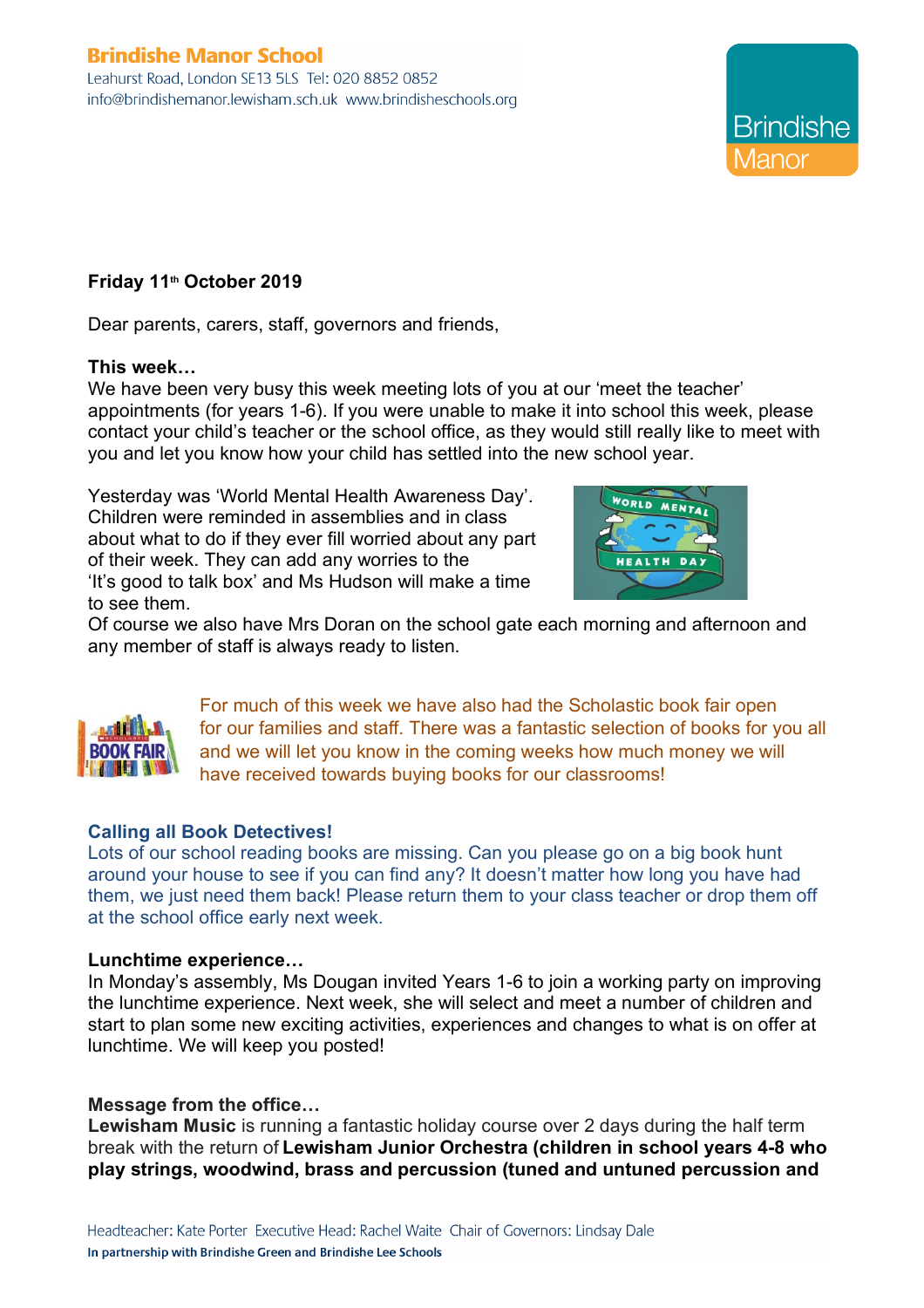**keyboards) at Grade 1 standard and above).** The course costs £50 (£15 concessions) and will run on **Monday 21st and Tuesday 22nd October from 10am-3.30pm**http://www.lewishammusic.org/LJO

## **Fabulous attendance this week...**

up  $\text{KS2 - Amber 98.8\%}$  the fantastic work!

# KS1 – Moonstone 98.6% Well done everyone and keep

## **Rights Respecting …**

To mark World Children's Day 2019 and to celebrate the power of children to change the World, Unicef and Transport for London (TfL) have launched a competition to show and tell them what makes public transport great for children

in the capital.

They are asking children at Unicef Rights Respecting Schools and  $\Box$  TfL STARS schools to create a design that will feature on the iconic  $TfL$ and/or write a message for the TfL Thought of the Day boards. The winning artwork and message will be displayed at selected London bus and Underground stations for everyone to see.

The children can use whatever medium they prefer felt tip marker pens, poster paint, collage, whatever inspires them.

**The deadline for school is Wednesday 30th October**. The Rights Respecting leaders will choose the school winners and then we will send their entries into TfL. There will be entry forms in each class next week if your child would like to enter.

**Lewisham's transport officer** let us know this week about some free cycling lessons that are taking place during the half term holidays (and beyond). The courses are off road and for complete beginners running from Saturday 12<sup>th</sup> October to Saturday 30<sup>th</sup> November. Full details can be found on the following

link https://www.cycleconfident.com/sponsors/london-borough-of-lewisham/  All the lessons take place in Ladywell Fields and are free, however booking is required. There are courses for both adults and children.

## **Dates for your diary**

**Monday 14th -16th October –** Y5 School Journey **Monday 21st – 25th October** – Half term break **Thursday 31st October** – PSFA cake sale 3:15pm **Friday 13th December** - Christmas Fair 3:15pm **Thursday 12th December** – Christmas Dinner/ Dress Festive day





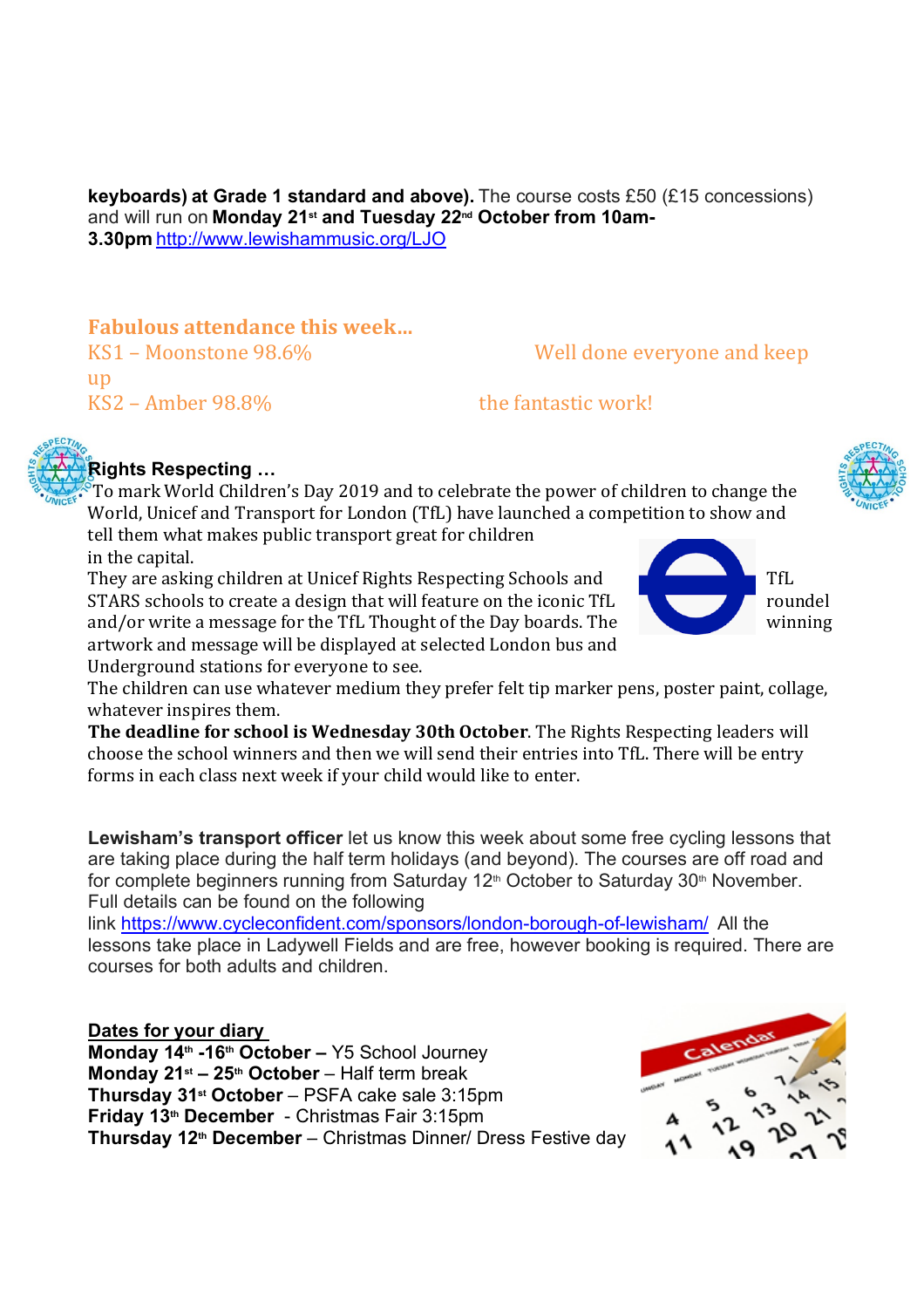## **Winter Performances this Year Monday 9th**- **Friday 13th December** – KS2 Winter performances **Thursday 12th December** – EYFS Winter performance **Monday 16th** – **Wednesday 18th December** – KS1 Winter performances

Wishing you all a very good weekend

Kate Porter **Headteacher** Brindishe Manor

**In Reception…** The WOW trees continue to grow and the children are thoroughly enjoying sharing their WOW moments from home with their friends. We are using numicon shapes and utilising them in different ways. We have been talking about their different colours, shapes and the fact that they represent a different number. The children created a numicon number line, remembering that number one needs to be at the beginning and number ten at the end. We then closed our eyes and opened them to discover which numicon shape was missing. There are lots of discussions about Autumn and how the leaves are changing colour. The children enjoyed using different resources to make scarecrows in our outdoor learning area this week. We continue to share and read a variety of books at school and we are happy to announce that our reading shed has arrived. We can increase the children's love of reading as we now have a very special place to enjoy books even more.

In Year 1... This week Year One has been continuing to work on splitting numbers into three parts and finding more, less and the same of a given number. In English, we have begun writing stories and have been exploring story maps, and using creative language to make our stories more interesting. Some of us have based our stories on Anansi and the Magic Stick, while others have chosen their own story themes! We have been working on the ch- and sh- sounds in phonics and listening carefully for the difference between th- and f. Please practise these sounds at home. We have been looking for signs of Autumn in the outdoor areas at school and have been creating Autumn-inspired watercolour paintings. It's been a busy week and we are looking forward to another exciting week of learning before our half term!

**In Year 2**… Classes have been busy planning and writing their own sequels for *The Journey.* We also discussed how to improve the character's descriptions, for example, with similes and interesting verbs. In Maths, we have started to practise different addition strategies i.e. looking for number bonds for 10 and 20 when adding. In History, we created our own maps of our life journeys; we discussed the passing of time and shared our memorable experiences.

At home, we would like children to try and design a number bonds game to share with their friends at school.

In Year 3…We have been focusing on column addition in maths. We have been learning to regroup in the tens and ones column. The children have worked really hard and their understanding of number and place value has shone through. This is something you can practise at home over the weekend by giving your child some 3 or 4 digit